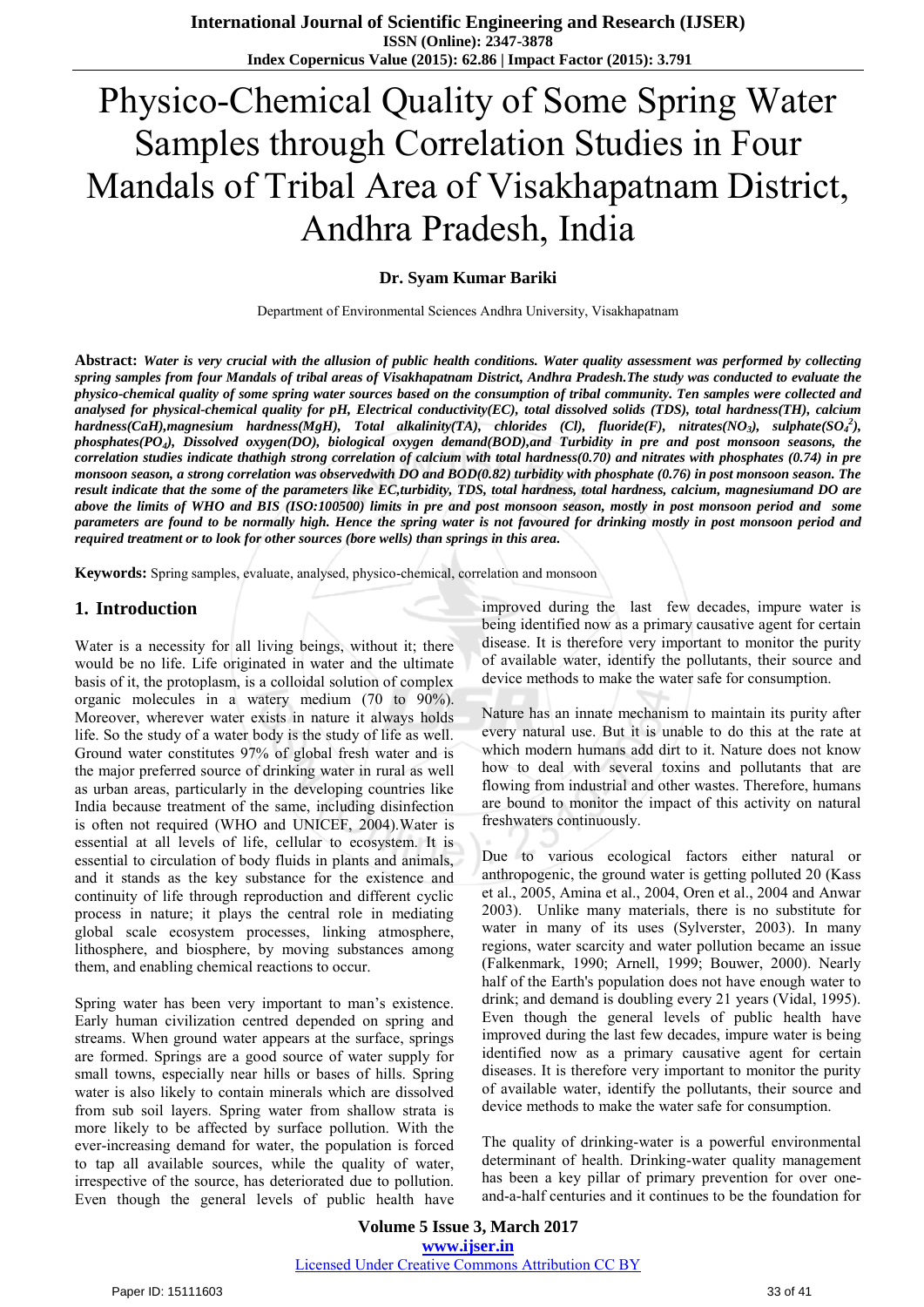the prevention and control of waterborne disease. The rural population of India comprises more than 700 million people residing in about 1.42 million habitations spread over 15 diverse ecological regions. It is true that providing drinking water to such a large population is an enormous challenge.

The drinking water analyses for physical-chemical properties are essential for public health studies. The bacteriological analysis determines the portability of water. The provision of potable drinking water for rural and urban areas is necessary to prevent the dangers of water diseases and public health prevention. Potable water has to comply with certain physical, chemical and microbiological standards (Okonko et al., 2008), which should not contain microorganisms and chemicals at harmful levels (Arunabh and Bhatt, 2008).

The area is located on the north eastern part of Visakhapatnam district and 112 km away from Visakhapatnam, Andhra Pradesh. The main source of drinking water in Araku valley region is open wells and tank (spring water storage device). Natural springs (Oota) are the only source available for drinking water as well as utility purpose in remote villages. The remote villages have only spring water as a source for drinking and utility. The area is endemic and epidemic prone and its vast geography and scattered and remote habitations pose a great challenge for ensuring good health to tribes. The tribal population consume water without treatment in unhygienicconditions; the impact of the developmental activities on drinking water has not been studied.

#### **Aims and objectives**

 To analyse the Physico-chemical quality of spring water, during pre and post monsoons.

 To find the correlation of physico-chemical parameters in pre and post monsoon season in spring samples.

## **2. Material and Methods**

#### **Study Area Geographical Location**

The study area lies between 17º-34' 11" and 18º-32' 57" northern latitude and 18º-51' 49" and 83º-16' 9" in eastern longitude. It is bounded on the north partly by Orissa state and partly by Vizianagaram district, on south by East Godavari district, on west by Orissa state and east by Bay of Bengal. [Araku Valley](http://en.wikipedia.org/wiki/Araku_Valley) is 112 KM away from Visakhapatnam. It is famous for the scenic beauty and is a major touristic destination. The area of the valley is roughly 36 km², and the altitude is between 600 to 900 meters above sea level. The average minimum temperature ranges from 30° to 40°C in November/December while average maximum temperature ranges from  $35^{\circ}$ to  $40^{\circ}$ C in May/June. Regarding rainfall and seasonal conditions usually the southwest monsoon starts from 3rd week of April every year and northeast monsoon starts from October.

|              | Table 1: Sample Location and Samples Collected |                |                        |                 |  |  |  |  |  |  |  |  |  |  |
|--------------|------------------------------------------------|----------------|------------------------|-----------------|--|--|--|--|--|--|--|--|--|--|
| S.no         | Sampling                                       | Sample         | latitude               | Longitude       |  |  |  |  |  |  |  |  |  |  |
|              | location name                                  | code           |                        |                 |  |  |  |  |  |  |  |  |  |  |
| 1            | Karsaliguda                                    | $S_1$          | 18°18'44.9"N           | 82°54'35.6"E    |  |  |  |  |  |  |  |  |  |  |
| $\mathbf{2}$ | Old post office                                | S <sub>2</sub> | 18°19'33.7"N           | 82°53'9.8"E     |  |  |  |  |  |  |  |  |  |  |
|              | coloney                                        |                |                        |                 |  |  |  |  |  |  |  |  |  |  |
| 3            | Madagada                                       | $S_3$          | 18°19'25.6"N           | 82°52'53.7"E    |  |  |  |  |  |  |  |  |  |  |
| 4            | Kinangguda                                     | $S_4$          | $18^{\circ}16'40.6'$ N | 82°55'57.7"E    |  |  |  |  |  |  |  |  |  |  |
| 5            | Janamguda                                      | $S_5$          | 18°16'00.6"N           | 82°56'42.6"E    |  |  |  |  |  |  |  |  |  |  |
| 6            | Kumbaraveedi                                   | $S_6$          | $18^{\circ}16'10.3''N$ | 82°54'51.6"E    |  |  |  |  |  |  |  |  |  |  |
| 7            | Kurdi                                          | $S_7$          | $18^{\circ}19'5.3''N$  | 82°49'44.3E     |  |  |  |  |  |  |  |  |  |  |
| 8            | Kondhuguda                                     | $S_8$          | 18°13'21.25"N          | 83°00'47.09'E   |  |  |  |  |  |  |  |  |  |  |
| 9            | Peddagaruvu                                    | $S_9$          | 18°14'27.3"N           | 82°42'44.0"E    |  |  |  |  |  |  |  |  |  |  |
| 10           | Sukuru                                         | $S_{10}$       | 18°13'21.25"N          | 82°62 ' 38.2" E |  |  |  |  |  |  |  |  |  |  |

#### **Sampling**

Spring water samples were collected by simple random sampling methodfrom variousvillages depending on the consumption of the local people. The water samples collected in sterilized bottles label with sample code and transported to the laboratory in an icebox and stored at  $4^{\circ}C$ , by following the standard procedure laid by APHA 2005. The sample were processed and analysed for their physical, chemical and bacteriological parameters.The solvents were distilled before use. Triple distilled water was generally used for the preparation of solutions and for carrying out the experiments.

The physical, chemical analyses were carried out at the Department Environmental Sciences laboratory, in Andhra University Visakhapatnam. The physical and chemical parameters pH, Electrical conductivity (EC),Dissolved Oxygen (DO),Biological oxygen demand (BOD) Total Dissolved Solids (TDS), Total Hardness (TH),Turbidity, Total alkalinity(TA), Calcium, Magnesium, Fluoride, and Chloride, Nitrates, Phosphate were determined.

#### **Analysis**

Samples were collected from Oct 2014- Dec2015 respectively in Table1. The temperature was determined using a mercury thermometer (TensonDelux make) on the spot, and the pH was measured by pH meter (Elico make), Electrical conductivity was measured by using a digital conduct meter (systronic make). Nephlo/Turbido meter was used for turbidity determination. The samples are also analyzed for TDS, Total hardness, nitrate (NO3), calcium, Mg, chloride by using Titration methods. DO was determined by WINEUR'S Iodometric method. The Flouride was determined by SPADAN'S UV-Spectrophotometric method. (Systronic make). Turbidimetric method was employed for the estimation of sulphate (SO4), nitrate amount was derived by using the phenol disulphonic acid method. All the results were compared with the BIS (ISO-100500, 1994) and WHO standards for drinking water quality.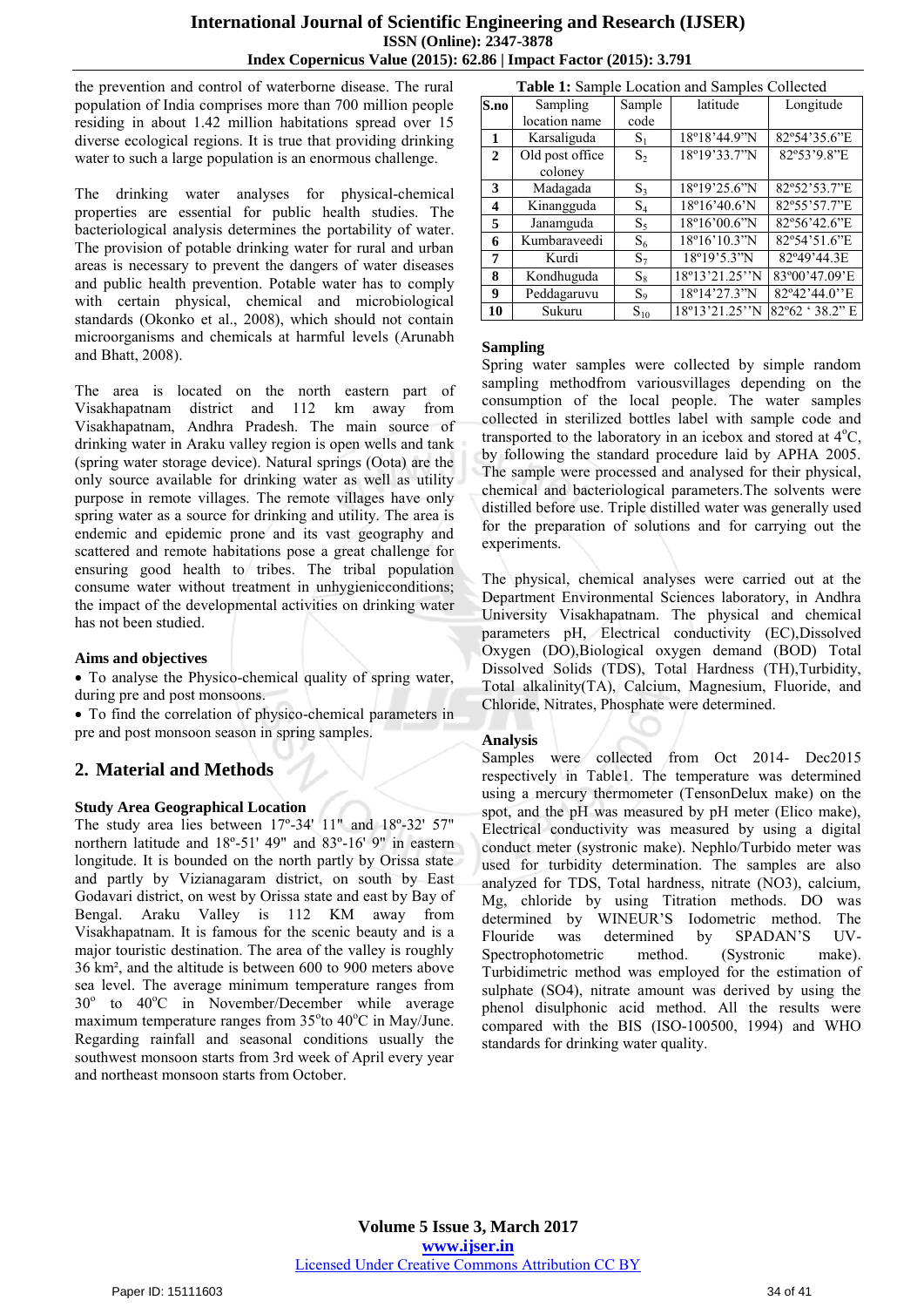|       |            | study                     |                      |
|-------|------------|---------------------------|----------------------|
| S.No. | Parameter  | Method                    | Instruments/         |
|       |            | Equipment                 |                      |
| А.    |            | Physico-chemical          |                      |
| 1.    | pH         | Electrometric             | pH Meter             |
| 2.    | <b>TDS</b> | Electrometric             | Conductivity/TDS     |
|       |            |                           | Meter                |
| 3.    | Hardness   | Titration by EDTA         |                      |
| 4.    | Chloride   | Titration by $AgNO3$      |                      |
| 5.    | Nitrate    | Phenol disulphonic        | UV-VIS               |
|       |            | Method                    | Spectrophotometer    |
| 6.    | Fluoride   | <b>SPADNS</b>             | <b>UV-VIS</b>        |
|       |            |                           | Spectrophotometer    |
| 7.    | Turbidity  | Nephlometric method       | Turbidity            |
|       |            |                           | Nephlometer          |
| 8.    | Sulphates  | (TurbidometricMethod)     | colorimeter          |
| 9.    | Calcium    | Titration by EDTA         |                      |
| 10.   | Magnesium  | Titration by EDTA         |                      |
| 11.   | DO         | Titration by Sodium       |                      |
|       |            | thiosulphate solution     |                      |
| 12.   | <b>BOD</b> | 5 days incubation at 20°C | <b>BOD</b> Incubator |
|       |            | followed by titration     |                      |

#### **Table 2:** Analytical methods and equipment used in the

## **3. Result and Discussion**

**pH:**pH is one of the most important parameters in studies of water pollution, being easy to monitor on a continuous basis. The present study represent the pH in the range between 6.09 to 7.84 in pre monsoon and 7.61 to 8.75 in post monsoon with mean of 7.24 and 8.26 in pre and post monsoon respectively. This resembles that the pH value is neutral to slightly basic in nature in post monsoon period and in the pre monsoon period it complies with the standard of WHO and BIS i.e. 6.5 to 8.5.According to Kunte and collaborators (1998) pH value ranged from 3 to 10.5 could favour both indicator and pathogenic micro-organism growth. Generally the pH values of water source vary due to changes in temperature and biological activities. pH alters the taste of water but has no direct adverse effect on health. All biochemical reactions are sensitive to the variation of pH. For effective disinfection with chlorine, pH should preferably be less than 8.5higher pH reduces the germicidal potentiality of chlorine and induces the formation of toxic trihalomethanes (Trivedy&Goel, 1986).Negative correlation of pH was observed with, EC, TDS, phosphate, calcium, chlorine, nitrates and DO in pre monsoon period this has been reversed to positive correlations in post monsoonperiod, figures is seen from the tabulated results. The other physico-chemicalcontaminants had marginal correlation with the pH values, the highest correlation with nitrates, phosphates and sulphates, (0.57,0.52,0.56) respectively in post monsoon period.

#### **Electrical Conductivity (EC)**:

The Electrical Conductivity of the samples ranged from 35 to 730µS/cm and 222 to 1106µS/cm in pre and post monsoon respectively. EC of groundwater in all the sources was found to exceed the maximum permissible limitof 400 µS/cm for drinking water (BIS, 2003).The Electric conductivity of the springs found higher than the permissible limits in post monsoon when compared to pre-monsoon. Kuchekar et al., (2008) observed that the Electrical conductivity of water samples was high in monsoon than in the post monsoon the reason may be during monsoon, the silt carried through runoff got mixed with the water and resulted in high Electrical conductivity. EC of the water increases with increased concentrations of Na+, K+, Cl-, alkalinity and total dissolved solids and a marked increase in conductivity of the water is an indication of the addition of pollutants to the water (Trivedy&Goel, 1986 and Prakash&Somasekhar, 2006).EC found to be negatively correlated with nitrates, phosphates and sulphates and fluoride in pre monsoon and with chlorine, TDS, and total Hardness in post monsoon season. A strong correlation was observed with Total alkalinity (0.70) in pre-season and with nitrates and phosphates (0.64;0.74) in post monsoon period. Similar relationship was observed by Bishnoi& Malik (2008) for TH at Panipat ,Patil&Patil (2010) at Amalner. Kumar &Sinha (2010) report that at Moradabad in northern India, conductivity showed significant correlation with ten parameters.

**Table 10:** Physico- Chemical Parameters of springsin pre-monsoon

| S.<br>Š.<br>ら | ο<br>Villag     | $\mathcal O$<br>Sou | H<br>D. | $E$ C | SŒZ  | TSS | ರ     | FП   | E<br>d | MgH  | FA   | ĿL.  | Νü         | Ŗ<br>9y | Sulp | O<br>$\Omega$ | B    | ä<br>تہ۔<br>z, |
|---------------|-----------------|---------------------|---------|-------|------|-----|-------|------|--------|------|------|------|------------|---------|------|---------------|------|----------------|
|               | Karsakiguda     | Spring              | 7.6     | 96    | 140  | 0.9 | 13.69 | 124  | 72     | 66.3 | 13.3 | 0.67 | 2.21       | 5.1     | 14   | 1.62          | 0.9  | 8.8            |
|               | Old post office | Spring              | 7.3     | 112   | 184  | 3.1 | 22.3  | 185  | 113    | 72   | 85   | 0.28 | 1.10       | 4.5     | 11   | 3.3           | 1.1  | 5.6            |
|               | Madagada        | Spring              | 6.52    | 106   | 250  | 1.8 | 42.3  | 86   | 31     | 55   | 36   | 0.28 | 22.45      | 9.2     | 24   | 5.6           | 2.8  | 18.5           |
| 4             | Kinangguda      | Spring              | 6.9     | 633   | 1560 | 1.3 | 10.9  | 144  | 20     | 124  | 82   | 0.8  |            | 0.5     | 0.54 | 6.2           | 1.3  | 9.3            |
|               | Janamguda       | Spring              | 7.4     | 222   | 129  | 0.9 | 14.6  | 92   | 24     | 68   | 35   | 0.74 | <b>BDL</b> | 1.2     | 1.9  | 5.4           | 0.6  | 7.5            |
| <sub>b</sub>  | Kumbaraveedi    | Spring              | 7.85    | 99    | 1223 | 0.3 | 11.9  | 124  | 104.   | 18.5 | 9.8  | 0.67 |            | 7.2     | 22.1 | 3.2           | 1.5  | 47.2           |
|               | Kurdi           | Spring              | 7.4     | 35    | 745  | 0.4 | 9.78  | 71.2 | 35.2   | 36   | 18.3 | 0.63 | 2.21       | 2.2     | 84   | 5.6           | 2.6  | 17.5           |
| 8             | Kondhuguda      | spring              | 6.09    | 633   | 1470 | 1.3 | 56    | 128  | 78     | 50   | 60   | 0.23 | 2.3        | 1.8     | 13.6 | 4.7           | 1.4  | 18.9           |
| 9             | Peddagaruvu     | spring              | 7.76    | 196   | 1291 | 2.6 | 68    | 88   | 49     | 39   | 45   | 0.3  | 4.4        | 0.3     | 8.75 | 6.6           | 3.2  | 10.2           |
| 10            | Sukuru          | spring              | 7.65    | 730   | 1280 | 3.2 | 65    | 160  | 110    | 50   | 85   | 0.2  | <b>BDL</b> | 0.5     | 0.6  | 3.9           | l .4 | 12.9           |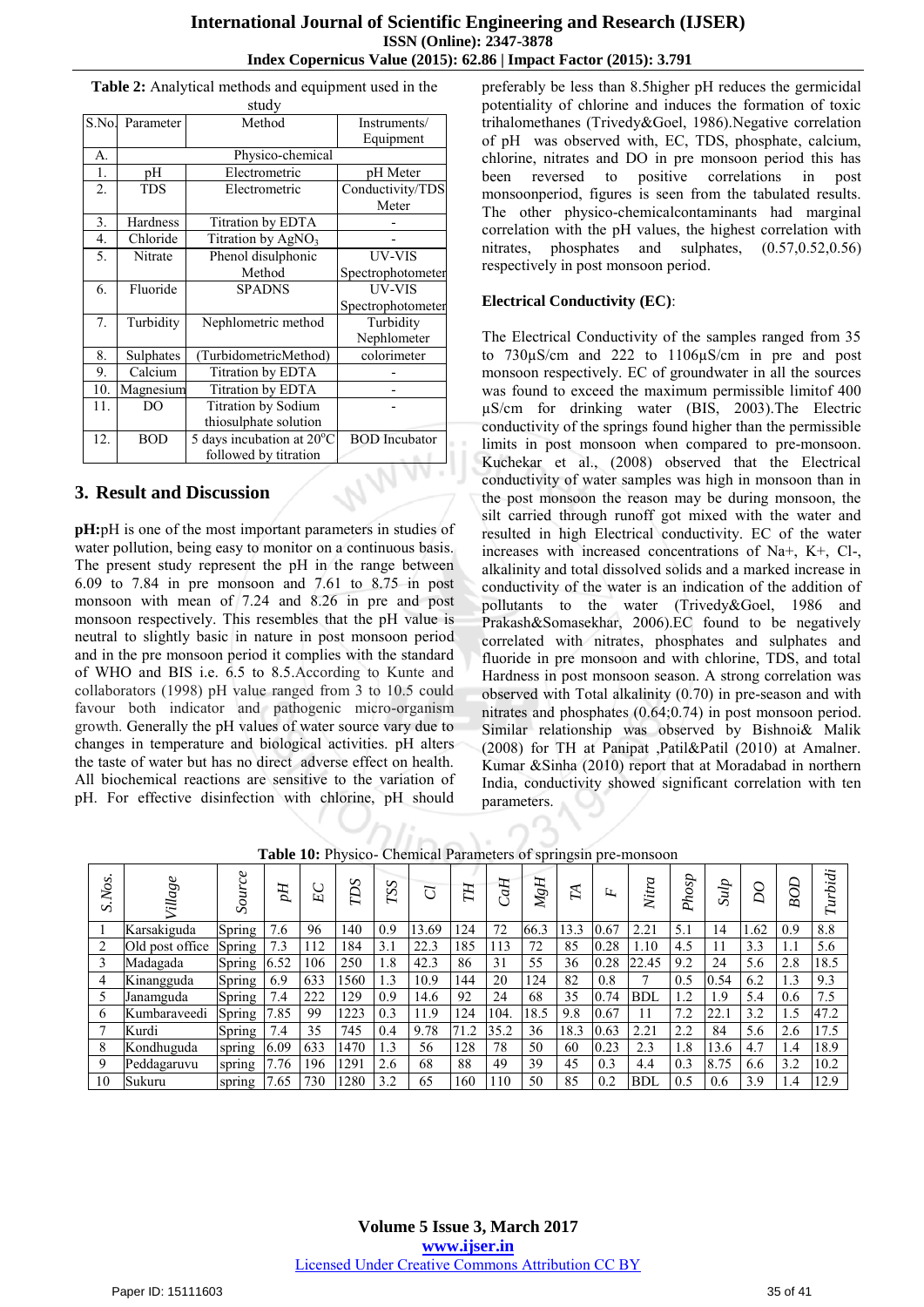## **International Journal of Scientific Engineering and Research (IJSER) ISSN (Online): 2347-3878 Index Copernicus Value (2015): 62.86 | Impact Factor (2015): 3.791**

| S.No.<br>MgH<br>Nitra<br>Phos<br>Sour<br>BOD<br>H<br>Sulp<br>TDS<br><b>TSS</b><br>H<br>Eq<br>$E_{\rm C}$<br>$\mathsf{g}% _{0}\!\left( \mathcal{N}\right) \equiv\mathsf{g}_{\mathrm{m}}\!\left( \mathcal{N}\right) \left( \mathcal{N}\right)$<br>illag<br>$\mathbb{I}^{\mathbb{A}}$<br>ರ<br>≃<br>Ü<br>30<br>5.5<br>0.8<br>80<br>7.67<br>373<br>2199<br>110<br>50<br>3.9<br>16.21<br>36<br>0.3<br>10.2<br>Karsakiguda<br>3.4<br>Spring<br>Old post office Spring 8.59<br>55<br>125<br>70<br>36<br>9.2<br>1091<br>3.4<br>0.3<br>4.8<br>$\overline{2}$<br>375<br>114<br>17<br>6.3<br>2.1<br>9.9<br>18<br>90<br>80<br>10<br>0.2<br>9.7<br>9.5<br>3<br>Spring $8.75$<br>661<br>36<br>40<br>6.9<br>3.3<br> 1106 <br>Madagada<br>265<br>95<br>18<br>405<br>85<br>170<br>0.3<br>8.2<br>4.5<br>6.3<br>Spring $8.57$<br>812<br>1.1<br>90<br>1.2<br>Kinangguda<br>4<br>75<br>30<br>38<br>19<br>Spring 8.22<br>222<br>418<br>0.5<br>105<br>5.1<br>3.8<br>0.2<br>5<br>71<br>0.1<br>1.4<br>Janamguda<br>50<br>55<br>250<br>2.2<br>78<br>105<br>13<br>5.3<br>981<br>0.3<br>9.1<br>4.9<br>Spring 7.91<br>60<br>0.8<br>Kumbaraveedi<br>6 | <b>Table To:</b> Physico- Chemical Parameters of springs in post-monsoon |  |  |     |     |     |    |     |    |    |    |     |     |     |    |     |     |      |
|------------------------------------------------------------------------------------------------------------------------------------------------------------------------------------------------------------------------------------------------------------------------------------------------------------------------------------------------------------------------------------------------------------------------------------------------------------------------------------------------------------------------------------------------------------------------------------------------------------------------------------------------------------------------------------------------------------------------------------------------------------------------------------------------------------------------------------------------------------------------------------------------------------------------------------------------------------------------------------------------------------------------------------------------------------------------------------------------------------------------|--------------------------------------------------------------------------|--|--|-----|-----|-----|----|-----|----|----|----|-----|-----|-----|----|-----|-----|------|
|                                                                                                                                                                                                                                                                                                                                                                                                                                                                                                                                                                                                                                                                                                                                                                                                                                                                                                                                                                                                                                                                                                                        |                                                                          |  |  |     |     |     |    |     |    |    |    |     |     |     |    |     |     | tuty |
|                                                                                                                                                                                                                                                                                                                                                                                                                                                                                                                                                                                                                                                                                                                                                                                                                                                                                                                                                                                                                                                                                                                        |                                                                          |  |  |     |     |     |    |     |    |    |    |     |     |     |    |     |     | 18.5 |
|                                                                                                                                                                                                                                                                                                                                                                                                                                                                                                                                                                                                                                                                                                                                                                                                                                                                                                                                                                                                                                                                                                                        |                                                                          |  |  |     |     |     |    |     |    |    |    |     |     |     |    |     |     | 15.2 |
|                                                                                                                                                                                                                                                                                                                                                                                                                                                                                                                                                                                                                                                                                                                                                                                                                                                                                                                                                                                                                                                                                                                        |                                                                          |  |  |     |     |     |    |     |    |    |    |     |     |     |    |     |     | 48.2 |
|                                                                                                                                                                                                                                                                                                                                                                                                                                                                                                                                                                                                                                                                                                                                                                                                                                                                                                                                                                                                                                                                                                                        |                                                                          |  |  |     |     |     |    |     |    |    |    |     |     |     |    |     |     | 13.2 |
|                                                                                                                                                                                                                                                                                                                                                                                                                                                                                                                                                                                                                                                                                                                                                                                                                                                                                                                                                                                                                                                                                                                        |                                                                          |  |  |     |     |     |    |     |    |    |    |     |     |     |    |     |     | 18.2 |
|                                                                                                                                                                                                                                                                                                                                                                                                                                                                                                                                                                                                                                                                                                                                                                                                                                                                                                                                                                                                                                                                                                                        |                                                                          |  |  |     |     |     |    |     |    |    |    |     |     |     |    |     |     | 11.1 |
| Spring $8.48$                                                                                                                                                                                                                                                                                                                                                                                                                                                                                                                                                                                                                                                                                                                                                                                                                                                                                                                                                                                                                                                                                                          | Kurdi                                                                    |  |  | 888 | 100 | 0.9 | 28 | 100 | 55 | 45 | 56 | 0.1 | 6.5 | 4.3 | 24 | 8.1 | 2.1 | 10.2 |
| 1.9<br>203<br>59<br>71<br>23<br>8<br>502<br>256<br>39<br>144<br>0.3<br>8<br>3.4<br>6.2<br>Kondhuguda<br>8.45<br>0.7<br>spring                                                                                                                                                                                                                                                                                                                                                                                                                                                                                                                                                                                                                                                                                                                                                                                                                                                                                                                                                                                          |                                                                          |  |  |     |     |     |    |     |    |    |    |     |     |     |    |     |     | 14.1 |
| 22<br>435<br>226<br>1.3<br>135<br>113<br>45<br>2<br>8.2<br>109<br>11<br>9<br>Peddagaruvu<br>8.12<br>0.1<br>4.1<br>1.1<br>spring                                                                                                                                                                                                                                                                                                                                                                                                                                                                                                                                                                                                                                                                                                                                                                                                                                                                                                                                                                                        |                                                                          |  |  |     |     |     |    |     |    |    |    |     |     |     |    |     |     | 13.2 |
| 307<br>122<br>0.7<br>83<br>142<br>165<br>12<br>7.89<br>236<br>69<br>0.2<br>0.5<br>3.4<br>4.8<br>Sukuru<br>1.3<br>10<br>spring                                                                                                                                                                                                                                                                                                                                                                                                                                                                                                                                                                                                                                                                                                                                                                                                                                                                                                                                                                                          |                                                                          |  |  |     |     |     |    |     |    |    |    |     |     |     |    |     |     | 16.5 |

**Table 10:** Physico- Chemical Parameters of springs in post-monsoon

**Turbidity:** The turbidity values ranged between 5.6 to 47.2 NTU and 10.2 to 48.2 NTU respectively in pre and post monsoons with mean of 15.6and 17.8 NTU in both the season respectively. In all the water samples the turbidity values were above the WHO and BIS standards. The presence of in organic nutrients such as nitrogen and phosphorus which may stimulate the growth of algae, also contribute to turbidity (Sawyer et al., 2000). In the study turbidity values may be high due to the suspended particles, which are mixing with the surface runoffs from hilly slopes in the water sources which aremostly located in low lying areas near the agricultural fields in tribal areas during the rainy season.Turbidity can protect microorganisms from the effects of disinfection (Manivasakam, 2000) and stimulate the growth of bacteria in the water and thereby exert a significant chlorine demand during water treatment. It is therefore important to keep the turbidity low, preferably below 1 NTU (Brock, 1966; Stotzky, 1966) while producing safe drinking water by using chlorine as disinfectant. Turbidity showed negative correlation with chlorides, total alkalinity, and totalHardness and in pre and post monsoonperiod. A significant strong Correlation was found with phosphates (0.76) in pre period the other parameters are moderately correlated in both the seasons.

**Chlorides:** Chlorides occur naturally in all types of water but the concentration is very low in natural water. Higher value of chloride indicates pollution of water and gives an undesirable taste. The Chloride concentration ranges from 28 to 114 mg/L and 9.78 to 68 mg/L in post and pre monsoon respectively. 250mg/L (WHO) is recommended for chloride; comparatively lower concentrations of chlorides were found along allthe spring sources. Chloride that dissolves easily in water is toxic to most aquatic organisms because it reacts quickly with other substances in water (Padmanabha and Belagali, 2001).The correlation of chloride with Calcium, total alkalinity DO and BOD found positively and negatively correlated with other parameters in pre monsoon period, in post season it is moderately correlated with total hardness. Yamakanamardi et al (2011) found a positive correlation of chloride with calcium, magnesium and sodium, indicating noncarbonate hardness, and with TDS and EC, indicating salinity at Belgaum city in northern Karnataka.

**Total Hardness**: It can be seen in the Table, Totalhardness at all the sources were less than the WHO guideline values are of 500 mg/L as CaCO3. As a matter of fact, this guideline value is not proposed on the basis of health. Consumers can tolerate water hardness in excess of 500 mg/L. Water hardness above 500 mg/L needs excess use of soap to achieve cleaning.In the spring water total hardness ranges from 71.2 to 185 mg/L, 50 to 307mg/L, and with mean of 55.02 mg /L during pre and post monsoon*.*The total hardness values for all the samples are below the 600 mg/L permissible limit of BIS-2003, in both the seasons in all stations.Calcium and magnesium may be added to the natural water system as it passes through soil rock containing large amounts of these elements in the way of mineral deposits (Renn, 1970)..Depending on pH and alkalinity, water with hardness more than 200mg/l, which is found in most of the samples analysed, results in scale formation of the distribution system (Singanan et al 1996). Researchers have indicated that there are negative relationships between cardiovascular diseases and hardness in drinking water (Schroeder, 1960; Lacey and Shaper, 1984).High correlation of TH is seen with magnesium (0.37), chlorides (0.37), alkalinity (0.7), EC (0.44), calcium $(0.70)$  and TDS  $(0.13)$ , Negative correlation is seen in all other parameters in pre monsoon period. In the post monsoon period significant strong correlation was observed with chlorine (0.21), Total alkalinity (0.70) calcium (0.64) and magnesium (0.81) and others are negatively correlated.The calcium and magnesium are highly correlation with the total hardness this area.

## **Calcium and Magnesium (Ca+,Mg+)**

Calcium Hardness were found in the range of 20 to 113mg/L and 55 to 170 mg/L with the mean of 63.62and 94.9mg/L in pre and post monsoon respectively. The magnesium Hardness was between the range of 18.5 to 124mg/L and 10 to 165mg/L with mean of 57.8and 55.1mg/L in pre and post monsoon respectively. The values of calcium and magnesium hardness were above the permissible limit in both the monsoon period compared to the WHO standard value of 75 mg/L. The desirable limits for calcium and magnesium for drinking water are 75 and 30 mg/L, respectively (BIS 1991). In the study (Madhusudhana Reddy &SubbaRao, 1995) reported high calcium content in the water. The increase of magnesium is quite proportionate with calcium in both the seasons. About 85% of the samples of the study area fall within the desirable limits of 75 and 30 mg/L for calcium and magnesium in both pre- and postmonsoon seasons and the remaining 15% of the samples exceed the desirable limit but are well within the permissible limits which are prescribed for drinking water. The contributing factor for this high value could be sulphates of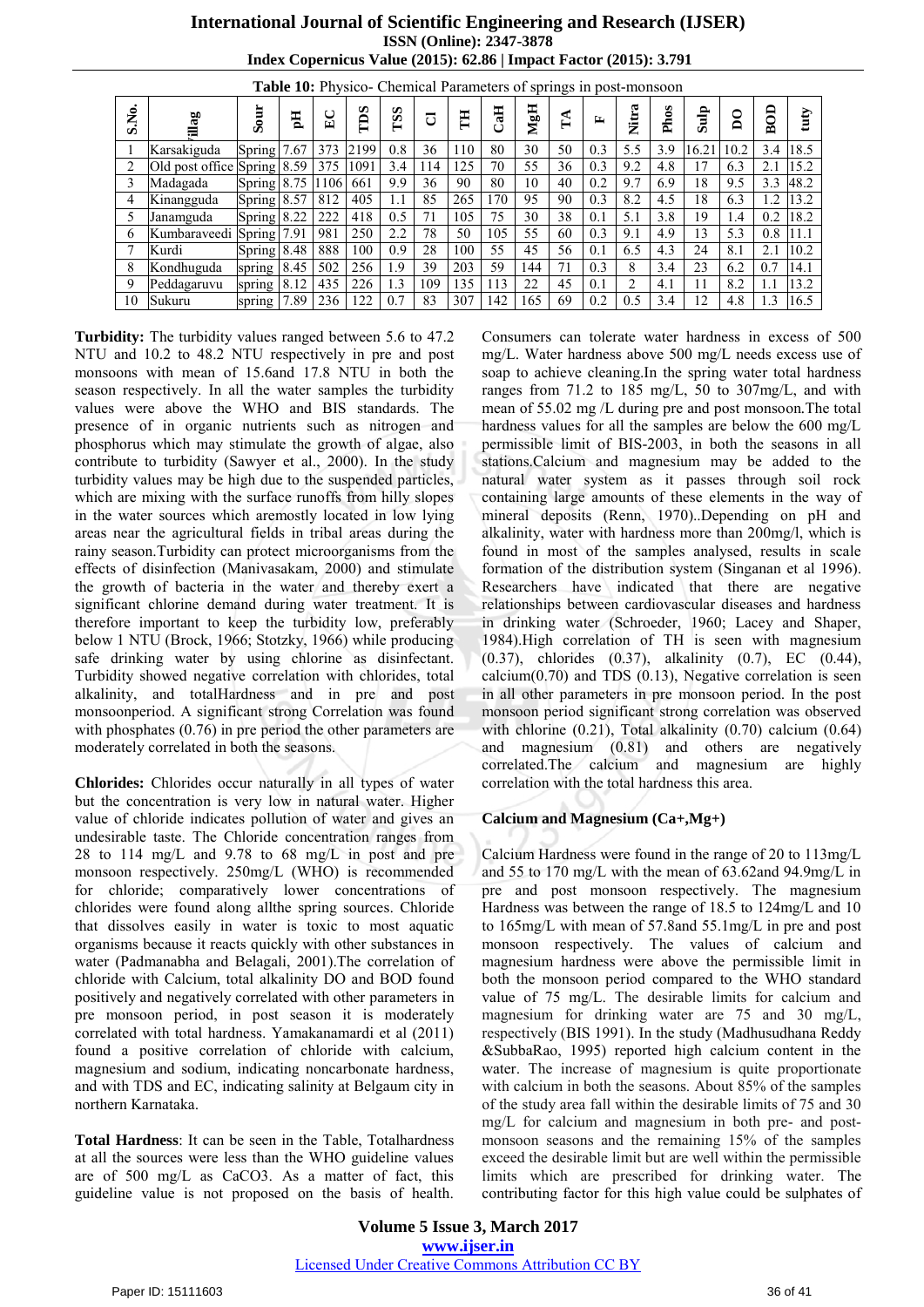magnesium that can pollute the groundwater on account of sea water incursion (Somasundaram et al, 1993). Calcium content in the groundwater samples exhibits very high correlation with total hardness (0.70), phosphate (0.22) total alkalinity (0.16) and turbidity (0.29). Negative correlation is seen with pH, TDS, EC, BOD and D.O in pre monsoon period, where as in post monsoon season strong correlation was exhibited with total hardness (0.64), totalalkalinity (0.65) and magnesium Hardness (0.62) and negatively correlated with remaining all other parameters. The magnesium concentration in the spring water samples exhibit strong correlation with total hardness (0.37), total alkalinity (0.55) and Fluoride (0.32) the other parameters are negatively correlated in pre-season. In the post monsoon season similar strong correlation of magnesium observed with magnesium hardness (0.65) total alkalinity (0.61), and fluoride (0.19).

**Total Dissolved Solids (TDS):** The TDS concentration was found to be in the range of 129 to 1560mg/L and 100 to 2190mg/L with mean of 827.2 and 572.8mg/L in pre and post monsoon respectively. Since TDS higher than 1000 mg/L impart taste to the water, therefore, a desirable value of 1000 mg/L is proposed by WHO. Furthermore, a value higher than 1000 mg/L results in excessive scales in water pipes, heaters, boilers and household appliances (WHO), Geneva, (2004). However 20% of samples are within the permissible limit and 80% of samples are having high total dissolved solids TDS, this may be due to the weathering of rocks and soil. The TDS values indicate ingression / intrusion of saline water into the groundwater aquifer as well as anthropogenic causes (Kurian, 2001; SwarnaLatha, 2008). TDS beyond 500 mg/L decreases palatability and can lead to gastro-intestinal diseases (Maiti, 2001). Literature indicates that concentrations of TDS in water vary considerably over time and location due to differing solubility of the minerals in different geological regions and nutrient-rich surface waters that contaminate water (Indirabai& George, 2002).The relationship of TDS value with other physicochemical parameters, EC, chlorides, total hardness,total alkalinity,DO,BODand turbidity in pre monsoon season, all other parameters are negativelycorrelated. Invariably, previous investigators across the continents found this relationship (Mehta, 2010). A negative correlation was observe in pH, EC, total hardness, calcium ,magnesium, total alkalinity, sulphates ,nitrates and phosphates high correlation is observed between TDS and DO (0.46), BOD (0.67) and Fluoride (0.43). A high correlation is observed between TDS and concentrations of most of the ions pointing to higher residues in the transient consumer.

**Fluoride:** Fluoride concentration in the spring samples observed between the range of 0.2 to 0.8 mg/L and 0.1 to 0.3mg/L with mean of 0.48 and 0.22 in before and after monsoon periods. The presence of fluoride in drinking water is essential and WHO (1984) prescribed 1.5 mg/L fluoride as desirable limits in drinking water. In this study fluoride concentration registered ranged from 0.1 to 0.6mg/L, with the mean of 0.27 mg/l. The concentration of fluoride ions in spring water samples in study area is observed to be within the permissible limits of WHO and BIS standards. In most of the surface and groundwaters, theconcentrations of fluoride are usually in the range of 0.5-1.5 mg/L. But in areas that are rich in fluoride containing minerals, well waters may contain up to about 10 mg/L of fluoride. There are reports that the concentrations of fluoride are high in rivers and lakes mostly due to contributions through soil and in some occasions through industrial discharges (WHO, 1970; NRCNAS, 1971). The solubility of CaF2 that is present in minerals increases with the increase in total alkalinity in the groundwater (RamamohanaRao et al, 1993; Saxena& Ahmed, 2001). In the study fluoride is moderately correlated with pH (0.28), magnesium (0.32), sulphate (0.15), and turbidity (0.12).and negatively correlated with other parameters, in pre monsoon period. The other parameters correlated with Fluoride in post monsoon are magnesium (0.19), total alkalinity (0.39), nitrates (0.52) and BOD (0.17).and negatively correlated with sulphate (-0.02).

**Sulphates:** Sulphates are a naturally occurring anion found almost in all types of water. It gets leached into the ground water by many processes. One of those may be the breakdown of organic substance in the soil as mentioned by Alexander (1961). Sulphate concentration was identified in the range of 0.54 to 84 mg/L and 11 to 24 mg/L with mean of 18.04 and 17.12 mg/L in pre and post monsoon respectively. Sulphate ion is one of the major anions occurring in natural waters since they are readily soluble in water. Sulphate occurs naturally in waters as a result of leaching from gypsum and other common minerals (Manivaskam, 2005) No sample from the different sources has exceeded BIS and WHO prescribed standards i.e. (200mg/L)in theoverall study area the ground water appears to be suitable for drinking purposes in respect of  $SO<sub>4</sub>$ . The concentration of sulphate in surface waters is usually low, in the range of 20-50 mg/L, where as in groundwater; it is usually high, in the range of 50-250 mg **/**L. The levels of sulphate in these water samples are low. Sulphate concentration is significantly correlate with fluoride (0.15),  $DO(0.11)$ ,  $BOD(0.46)$  and turbidity $(0.25)$  in pre monsoon. The fluoride strongly correlate with  $pH(0.56)$ , EC (0.22), nitrate (0.48), and partially correlated with DO, BOD and turbidity in post monsoon period. Sodium, magnesium and calcium sulphate ion-pair associations are formed in seawater at 25°C (Kester&Pytkowicz, 1969).

**Nitrate:** Presence of nitrate in water leads to organic pollution. The nitrates concentration of the spring samples were ranged between 0 to 22.4mg/L and 0.5 to 9.5mg/Lwith mean of 5.26 and 6.38mg/L in pre and post monsoon respectively. Some samples found to be below the detectable level(BDL). The nitrates concentrations in all the samples were below the prescribed limit of WHO, the level of nitrate in the water samples is low. The WHO standard for nitrate is 50mg/L and above this limits may cause cyanosis disease or blue baby syndrome in infants less than 3months (WHO, 2006).(Jellison et al., 1993 and Romero et al., 1998). Blum (1956) reported that highest values of NO3 in rainy season may be due to the addition of N in the form of runoff water; Nitrates dissolve readily in water and move freely with water through soil and rock where they are usually consumed by microorganisms. (Lawrence et al., 2001) reported that, metabolically, an estimated 4 kg of nitrogen is released per year per person and under aerobic conditions, a significant percentage of this nitrogen will be oxidized to form nitrate. The concentrations of nitrates in natural waters

**Volume 5 Issue 3, March 2017 www.ijser.in** Licensed Under Creative Commons Attribution CC BY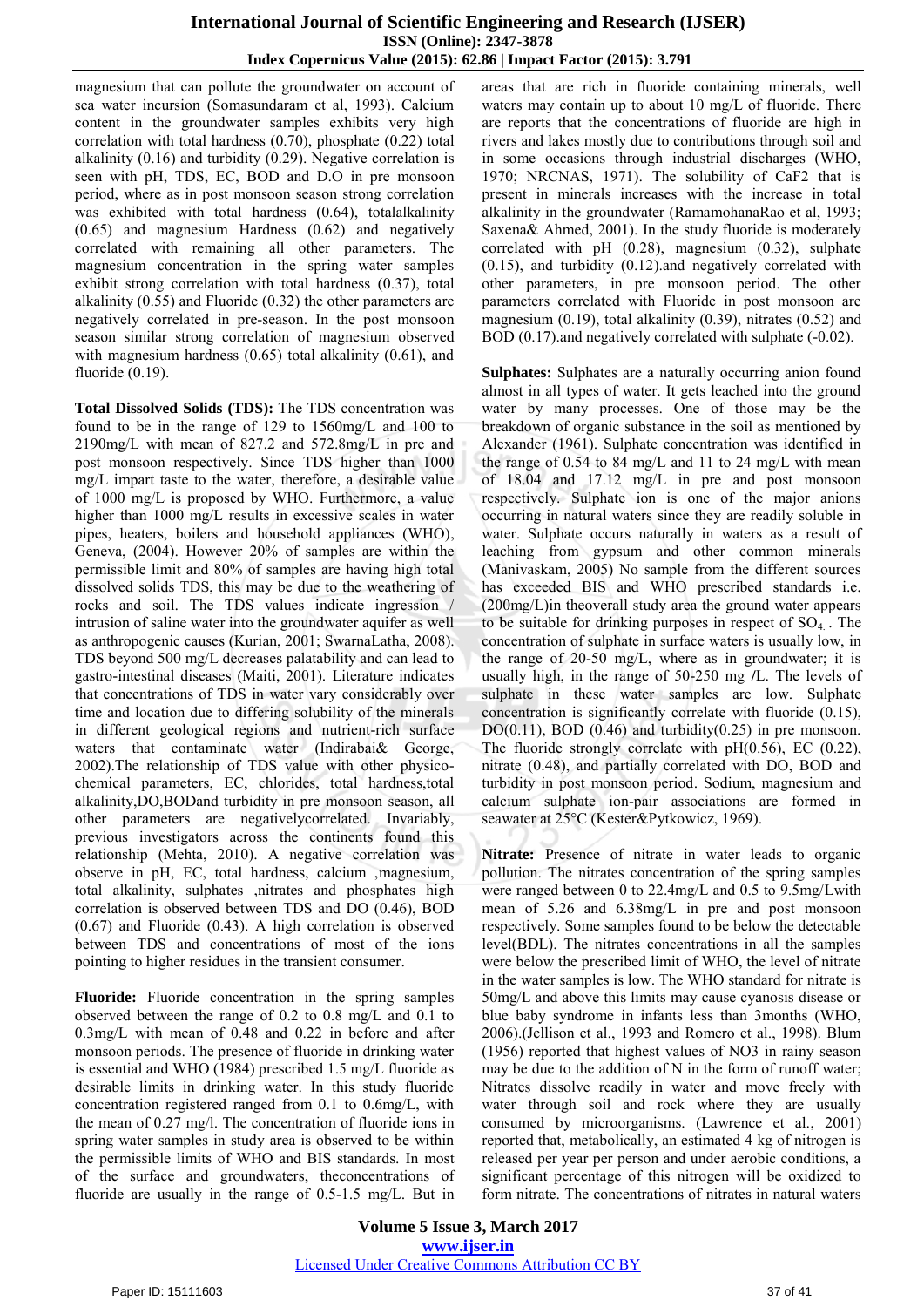#### **International Journal of Scientific Engineering and Research (IJSER) ISSN (Online): 2347-3878 Index Copernicus Value (2015): 62.86 | Impact Factor (2015): 3.791**

reported in literature are generally in the range 10-50 mg/L (Jain et al, 2008).The nitrate concentration highly correlate with phosphate (0.74) and moderately correlate with Sulphate (0.08), DO (0.21), BOD (0.43), andturbidity (0.48) and others are negatively correlated in pre monsoon season. In post monsoon season nitrate significantly correlated with pH (0.57), EC (0.64), Fluoride (0.52) and phosphate (0.74) moderately correlate with, sulphate (0.08), DO, BOD and turbidity and parameters remain negatively correlated. Similar report by Young (2010) that high dissolved oxygen in groundwater correlates with high concentrations of nitrates.

**Phosphates:** Phosphate content in the spring water varies from 0.3 to 9.2mg/L and 3.4 to 6.9 mg/L with mean of 3.25 and 4.4 mg/L in pre and post monsoonrespectively. Phosphates in water bodies, even in small amounts of around 25 mg/L, can cause accelerated growth of algae and aquatic vegetation, thereby leading to eutrophication of the aqueous system (Handa, 1990), also leading to odour and taste problems. Drinking water with phosphates in excess of 100 mg/L is known to cause many health problems as well as interfere with the coagulation process in water treatment plants. No amount of phosphate in water is believed to have effects on human health (EPA, 1995). Desirable limits for phosphates in drinking water have not been specified by WHO as well as BIS. Canadian Department of National Health and Welfare (1969) suggests an upper limit of 0.2 mg/L for PO4 in water, while the European Economic Community (Smeats&Amavis, 1981) specifies 0.54 mg/L.Phosphate exhibit positive correlation with calcium  $(0.16)$ , sulphate  $(0.18)$ , BOD  $(0.11)$  and turbidity  $(0.49)$  in pre monsoon period. In post monsoon phosphate strong positively correlate with  $pH(0.52)$ , EC (0.74), nitrate (0.61), DO (0.39), BOD (0.52), and turbidity(0.76).

**Total Alkalinity**: Alkalinity of water is its capacity to neutralize a strong acid and is characterized by presence of all hydroxyl ions capable of combining with hydrogen ions (Koshy and Nayar, 2000). Alkalinity is used as criteria for determining the nutrient status of waters (Sorgensen, 1948; and Moyle, 1949).The total alkalinity of the spring sample range from9.8 to85mg/L and 36 to 90mg/L with mean of 46.9 and 55.5 mg/L in pre and post monsoon respectively. The alkalinity was lower than the WHOprescribed limits of 200 mg/L in spring sources in pre monsoon, and observed to be increased in post moons season, Bhatt et al. (1999) and Trivedy and Goel (1986) who argued that alkalinity is usually higher during the post-monsoon than the monsoon. Venkateswarlu (1969) also observed that alkalinity is affected by rain fall. The value of alkalinity in water provides an idea of natural salts present in water. A strong correlation was observed with EC (0.70), total hardness (0.70) and magnesium hardness (0.55) and partially correlated with TDS (0.32), calcium (0.22) and DO (0.19) other parameters are negatively correlated in pre season of monsoon. The parameters like pH, TDS, chlorides are negatively correlated and total hardness (0.70), calcium (0.62), magnesium (0.61) and fluoride (0.39) are found high positive correlated with total alkalinity in post season of monsoon.

**Dissolved Oxygen ;( DO)**:D.O. is invariably considered as a critical parameter in any investigation of groundwater and its lower content is an indicator of pollution, both from bacteriological causes and chemical interaction of various constituents. The dissolve oxygen content of the spring sample varied from1.6 to 6.6 mg/L and 1.4 to 10.2 mg/L with mean of 4.4 and 6.6 in pre and post monsoon period respectively. Maximum concentration of DO was observedduring post monsoon period, when comparing the sampling sources bore sample found to be high concentration of DO in post monsoon, in all the samples the DO concentration were above the prescribed limit of 05mg/L, which may be attributed to lowering water temperature that increases the solubility of atmospheric oxygen. Dissolved oxygen is a highly fluctuating factor and varies with water temperature and the partial pressure of oxygen in its gas phase (Renn, 1970). DO was negatively correlated with total hardness (0), calcium (0), fluoride (0) and phosphate (0) in pre monsoon season this indicating the biochemical process deplete the water of its dissolved oxygen. In the post monsoon season DO was strongly with EC  $(0.40)$ , TDS  $(0.46)$ , BOD  $(0.82)$  and turbidity  $(0.36)$  it is observed that Do was strongly correlated with BOD. This implies that the dissolved oxygen content has direct relation with biological oxygen demand in post monsoon period in spring water samples.

**Biological Oxygen Demand: BOD**; Biological or Biochemical Oxygen Demand is the amount of oxygen utilized by microorganisms in consuming the organic matter in waters. BOD is a measure of the actual oxygen demand of wastes under laboratory conditions similar to those found in the receiving waters, and is a good indicator of biodegradability of wastes. The BOD content was found in the range of 0.6 to 3.2mg/L and 0.4 to 3.4mg/L with mean of 1.68 and 1.62mg/L in both the seasons in the spring water samples. The water from the spring is considered as fairly pure in terms of BOD, the values moderately above the limit. BOD above 6 mgL-1 in a water body is considered polluted and high BOD values are attributed to the stagnation of water body leading to the absence of selfpurification (Iqbal and Katariya, 1995). Water bodies with BOD 225 to 323 mgL-1 are called septic or anaerobic systems (Chandrasekhar et al., 2003). Usually drinking water has a BOD of less than 1mg/L and water is considered to be fairly pure if BOD is of 3mg/L and doubtful purity is at BOD value of 5mg/L (Rao, 1997.)BOD is strongly correlated with nitrates, Sulphates and DO in pre monsoon season and in post monsoon season it is strongly correlated with TDS, Phosphates, DO and turbidity, this revels that the concentration of the spring samples is directly inter related with the dissolved solid , phosphate content and the measure of turbid in the water samples .

# **4. Conclusion**

Chemically contaminated drinking water has been related with majority of health problems. From this study it is evident that, the concentrations of physical, chemical content in spring water found higher than the prescribed limit in all the sources mostly in post monsoon season than the pre monsoon season in four different Mandals of Visakhapatnam District. The particular water from its

**Volume 5 Issue 3, March 2017 www.ijser.in** Licensed Under Creative Commons Attribution CC BY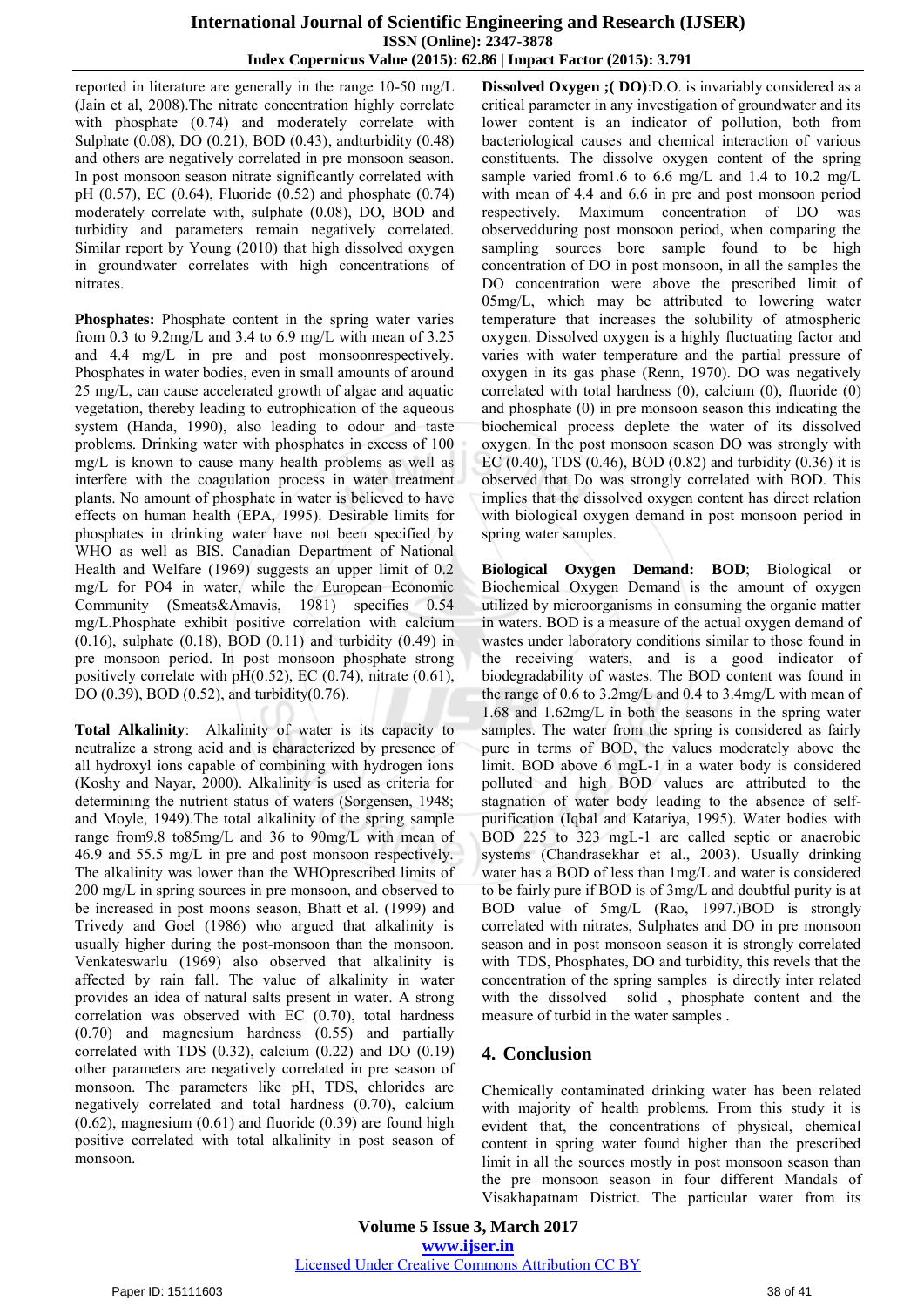## **International Journal of Scientific Engineering and Research (IJSER) ISSN (Online): 2347-3878 Index Copernicus Value (2015): 62.86 | Impact Factor (2015): 3.791**

sources which high in some parameters like turbidity and Total solids, Electrical conductivity, Total dissolved solids, calcium, magnesium ,and DO were found to be above the limits of WHO and BIS, this may be due to the unhygienic practices of tribal people around the spring sources. Hence spring water is not preferred for drinking, unless and until it is treated, if alternate source is not available. Therefore there is a need to aware the people about drinking water sources like deep bore wells and recommend the government to strengthen the efforts for monitoring the drinking water sources with an aim to provide safe and fair water to local tribal community.

|  |  |  | <b>Table 5:</b> Correlation matrix of physico-chemical parameters in pre monsoon season |
|--|--|--|-----------------------------------------------------------------------------------------|
|  |  |  |                                                                                         |

| springs      | $\n  pH\n$              | EC                                  | <b>TDS</b>                   | CI.                 | TH                       | CaH                 | MgH                 | <b>TA</b>  | F          | Nitra                                                                                   | Phosp   | Sulp | DO | <b>BOD</b> | Turb<br>id |
|--------------|-------------------------|-------------------------------------|------------------------------|---------------------|--------------------------|---------------------|---------------------|------------|------------|-----------------------------------------------------------------------------------------|---------|------|----|------------|------------|
| pH           |                         |                                     |                              |                     |                          |                     |                     |            |            |                                                                                         |         |      |    |            |            |
| <b>EC</b>    | $-0.35864$              |                                     |                              |                     |                          |                     |                     |            |            |                                                                                         |         |      |    |            |            |
| <b>TDS</b>   |                         | $-0.10199$ 0.672959                 |                              |                     |                          |                     |                     |            |            |                                                                                         |         |      |    |            |            |
| <b>CI</b>    |                         | $-0.17318$ 0.454084 0.391343        |                              |                     |                          |                     |                     |            |            |                                                                                         |         |      |    |            |            |
| TH           |                         | 0.012606 0.446577 0.133812 0.037432 |                              |                     | $\mathbf{1}$             |                     |                     |            |            |                                                                                         |         |      |    |            |            |
| CaH          |                         | 0.280569 0.108343 0.095063          |                              | 0.23003             | 0.703153                 |                     |                     |            |            |                                                                                         |         |      |    |            |            |
| <b>MgH</b>   |                         | $-0.31707$ 0.395066 $-0.01954$      |                              |                     | $-0.28532 \mid 0.376218$ | $-0.38414$          |                     |            |            |                                                                                         |         |      |    |            |            |
| <b>TA</b>    | $-0.28462$              |                                     | 0.705378 0.321147 0.390078   |                     | 0.7059                   |                     | 0.224878 0.555469   |            |            |                                                                                         |         |      |    |            |            |
| F            | 0.284865                | $-0.24004$                          | $-0.10931$                   | $-0.84789$          | $-0.2431$                |                     | $-0.46266$ 0.325285 | $-0.44765$ |            |                                                                                         |         |      |    |            |            |
| <b>Nitra</b> | $-0.31765$              | $-0.26574$                          |                              | $-0.06315$ 0.003301 | $-0.31507$               | $-0.2693$           | $-0.08489$          | $-0.26148$ | $-0.06654$ | 1                                                                                       |         |      |    |            |            |
| <b>Phosp</b> | $-0.10524$              | $-0.58533$                          | $-0.47522$                   | $-0.26711$          |                          | $-0.08109$ 0.164215 | $-0.28931$          | $-0.46541$ |            | $-0.03645$ 0.744754                                                                     |         |      |    |            |            |
| Sulp         | 0.026458                | $-0.50348$                          | $-0.1247$                    | $-0.32324$          | $-0.53335$               | $-0.20002$          | $-0.43351$          |            |            | $-0.51272$ 0.150304 0.087018                                                            | 0.18715 |      |    |            |            |
| <b>DO</b>    |                         | $-0.28936 \mid 0.176968 \mid$       | 0.34869                      | 0.257642            | $-0.50685$               | $-0.71185$ 0.168689 |                     | 0.1922     |            | $-0.02688$ $0.212634$ $-0.40715$ $0.114101$                                             |         |      |    |            |            |
| <b>BOD</b>   | $-0.02904$              |                                     | $-0.27102$ 0.209944 0.427207 |                     | $-0.58075$               | $-0.29565$          |                     |            |            | $-0.40943$ $-0.19533$ $-0.36083$ $0.481655$ $0.113272$ $0.465522$ $0.575645$            |         |      |    |            |            |
|              | <b>Turbidi</b> 0.121893 |                                     | $-0.17563 \quad 0.325692$    | $-0.13732$          |                          | $-0.14612$ 0.295371 |                     |            |            | $-0.61419$ $-0.49297$ $0.122792$ $0.436656$ $0.495622$ $0.259279$ $-0.18358$ $0.139082$ |         |      |    |            |            |

**Table 6:** Correlation matrix of physico-chemical parameters in post monsoon season.

| <b>Spring</b> | pH       | EC                               | <b>TDS</b>     | Cl                                                                                                           | <b>TH</b> | CaH          | MgH     | <b>TA</b> | $\overline{F}$ | Nitra | Phosp                                                                                                                              | Sulp | DO                                                                                                                                      | <b>BOD</b> | turbidity |
|---------------|----------|----------------------------------|----------------|--------------------------------------------------------------------------------------------------------------|-----------|--------------|---------|-----------|----------------|-------|------------------------------------------------------------------------------------------------------------------------------------|------|-----------------------------------------------------------------------------------------------------------------------------------------|------------|-----------|
| pH            |          |                                  |                |                                                                                                              |           |              |         |           |                |       |                                                                                                                                    |      |                                                                                                                                         |            |           |
| EC            | 0.438265 |                                  |                |                                                                                                              |           |              |         |           |                |       |                                                                                                                                    |      |                                                                                                                                         |            |           |
| <b>TDS</b>    |          | $-0.30187$ $-0.22676$            | $\overline{1}$ |                                                                                                              |           |              |         |           |                |       |                                                                                                                                    |      |                                                                                                                                         |            |           |
| $\mathbf{C}$  |          | $-0.05479$ $-0.36995$ $-0.16716$ |                | $\overline{1}$                                                                                               |           |              |         |           |                |       |                                                                                                                                    |      |                                                                                                                                         |            |           |
| TH            |          |                                  |                | $0.005745$ -0.36078 -0.25558 0.217131                                                                        |           |              |         |           |                |       |                                                                                                                                    |      |                                                                                                                                         |            |           |
| CaH           |          |                                  |                | $-0.17981$ $0.005801$ $-0.22363$ $0.491362$ $0.641814$                                                       |           | $\mathbf{1}$ |         |           |                |       |                                                                                                                                    |      |                                                                                                                                         |            |           |
| <b>MgH</b>    |          |                                  |                | $-0.23554$ $-0.27077$ $-0.29658$ $0.302519$ $0.810038$ $0.652942$                                            |           |              |         |           |                |       |                                                                                                                                    |      |                                                                                                                                         |            |           |
| <b>TA</b>     |          |                                  |                | $-0.02566$ $0.175972$ $-0.32446$ $-0.07003$ $0.701045$ $0.62544$ $0.613137$                                  |           |              |         |           |                |       |                                                                                                                                    |      |                                                                                                                                         |            |           |
| $\mathbf{F}$  |          |                                  |                | $-0.05393$ 0.116547 0.434442 0.031513 0.168556 0.165265 0.192607 0.397874                                    |           |              |         |           | $\mathbf{1}$   |       |                                                                                                                                    |      |                                                                                                                                         |            |           |
| <b>Nitra</b>  |          |                                  |                | $0.579154$ $0.644774$ $0.161804$ $-0.24058$ $-0.43692$ $-0.31794$ $-0.42756$ $-0.02537$ $0.525952$           |           |              |         |           |                |       |                                                                                                                                    |      |                                                                                                                                         |            |           |
| <b>Phosp</b>  |          |                                  |                | $\left[0.525512\right]0.742995\right]0.075846$ -0.12108 -0.4644 -0.08106 -0.40832 -0.33615 0.059219 0.61573  |           |              |         |           |                |       |                                                                                                                                    |      |                                                                                                                                         |            |           |
| Sulp          |          |                                  |                | $0.569556$ $0.227371$ $-0.05088$ $-0.65155$ $-0.10235$ $-0.58056$ $-0.29803$ $0.092506$ $-0.02906$ $0.48025$ |           |              |         |           |                |       | $-0.00252$                                                                                                                         |      |                                                                                                                                         |            |           |
| DO.           |          |                                  |                |                                                                                                              |           |              |         |           |                |       | $0.056201$ $0.402493$ $0.467773$ $-0.36751$ $-0.20263$ $-0.14297$ $-0.35194$ $-0.07713$ $0.158428$ $0.15702$ $0.398784$ $0.019987$ |      |                                                                                                                                         |            |           |
| <b>BOD</b>    |          |                                  |                | $\vert 0.076438 \vert 0.286803 \vert 0.676152 \vert -0.41414 \vert -0.25096 \vert -0.23489 \vert$            |           |              | $-0.26$ |           |                |       |                                                                                                                                    |      | $-0.30472$ $0.174333$ $0.226428$ $0.528105$ $0.067309$ $0.827637$                                                                       |            |           |
|               |          |                                  |                |                                                                                                              |           |              |         |           |                |       |                                                                                                                                    |      | turbidity 0.373346 0.359583 0.192746 -0.33844 -0.19746 -0.14223 -0.32542 -0.37888 -0.05686 0.279097 0.767763 0.026792 0.334464 0.563985 |            |           |

# **References**

- [1] Amina, C., Lhadi, L.K., Younsi, A., Murdy, J. (2004). Environmental Impact of an Urban Landfill on a coastal aquifer. *J. Afr. Earth. Sic.,* 39, (3-5), 509-516.
- [2] Anwar, F. (2003). Assessment and analysis of industrial liquid waste and study disposal at Unlined landfill sites in arid climate. *WasteManage*., 23, (9), 817-824.
- [3] Arnell, N. (1999) Climate change and global water resources. Global Environmental Change. 9: 31-49.
- [4] Arunabh, M. and V. Bhatt, 2008. Physico-chemical and microbiological analysis of underground water in V.V Nagar and Nearby Places of AnandDistrict,Gujarat, India. E-J. Chem., 5: 487-SS492.
- [5] Bhatt, L. R., P. Lacoul, H. D. Lekhak& P. K. Jha, 1999. Physico-chemical characteristics and phytoplanktons of

Taudaha Lake, Kathmandu, Poll. Res. 18 (4), pp. 353- 358.

- [6] BIS (1991 / 1993 / 2003 / 2010) IS 10500 -1991: Amendments: 1993, 2003 & 2010. Drinking Water. Bureau of Indian Standards.
- [7] BIS (1991 / 1993 / 2003 / 2010) IS 10500 -1991: Amendments: 1993, 2003& 2010. Drinking Water BureauofIndian Standards.
- [8] Bishnoi, M., Malik, R. (2008) Ground water quality in environmentally degraded localities of Panipat city, India. J Environ Biol. 29(6):881-886.
- [9] Blum, J. L., 1956. The Ecology of River Algae, Bot. Rev. 22, pp. 291-341.
- [10]Bouwer, H. (2000) Integrated water management: Emerging issues and challenges. Agricultural Water Management. 45: 217–228.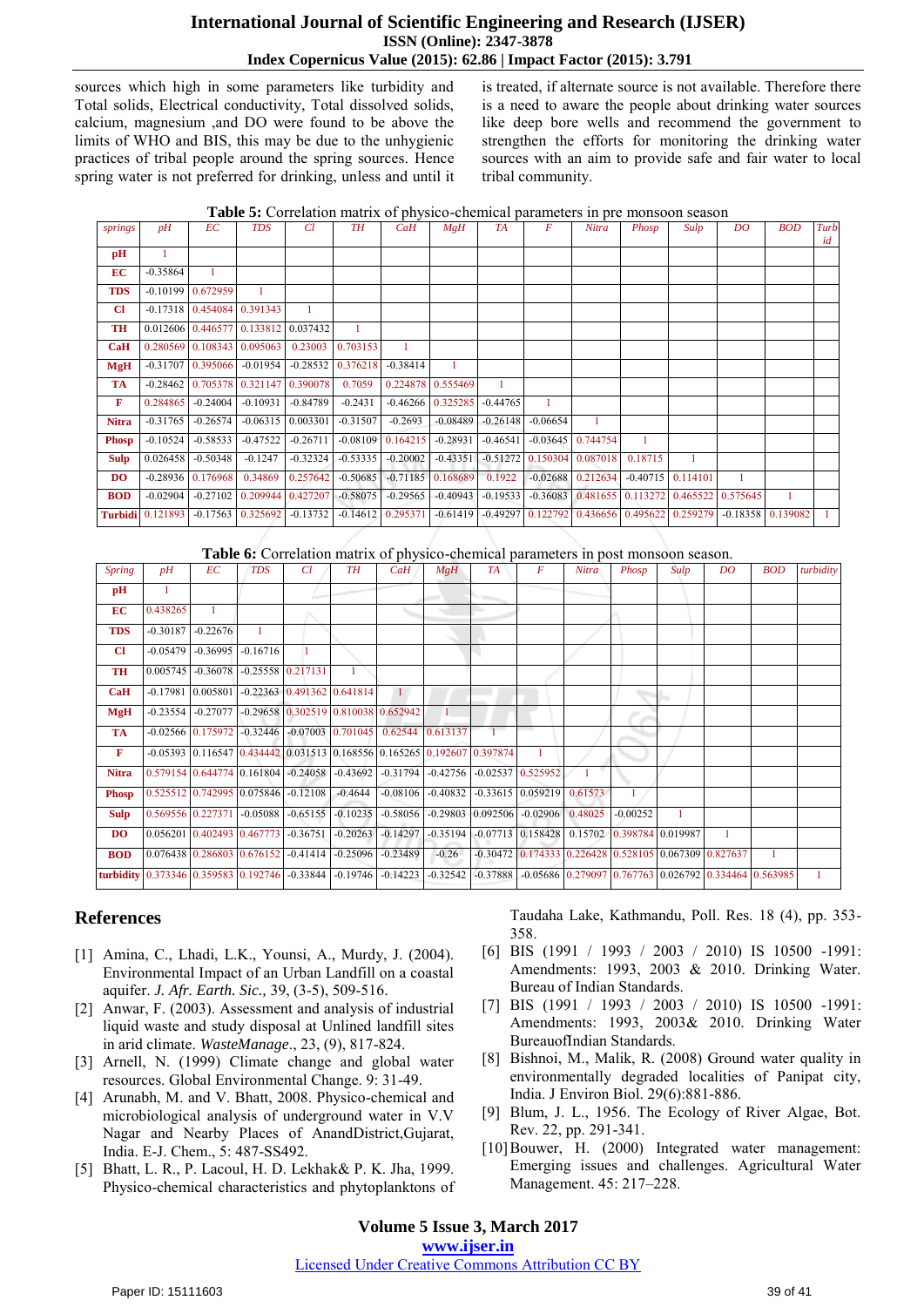- [11]Brock, T.D. (1966) Principles of Microbial Ecology. Prentice-Hall Inc., New Jersey.
- [12] Falkenmark, M. (1990) Global water issues confronting humanity. J. of Peace and Res. 27: 177-190.
- [13]Handa, B.K. (1990) Contamination of groundwater by phosphates. Bhujal News. 24-36.
- [14]Indirabai, W.P.S. & George, S. (2002) Assessment of drinking water quality in selected areas of Tiruchirappalli town after floods. Poll. Res. 21(3): 243- 248.
- [15]Iqbal, & H. C. Katariya, 1995. Physico-chemical analysis and water quality assessment of upper Lake of Bhopal, Indian J. of Envtl. Prtcn. 15 (7), pp. 504-509.
- [16]Jain, C.K., Bandhyopadhay, A. &Bhadra, A. (2008) Assessment of groundwater quality for drinking purpose, District Nainital, Uttarakhand, India. Environ Monitoring & Assessment. 166(1-4): 663-676.
- [17]Jellison, R., L. G. Miller, J. M. Melack& G. L. Dana, 1993. Meromixis in hyper saline Mono Lake, California-2, Nitrogen fluxes, Limnol. Oceanogr. 38, pp. 1020 – 1039.
- [18]Kass, A., YechiniGavrieli, Y., Vengosh, A., Starinsky. (2005).The impact of fresh water and waste water irrigation on the chemistry of shallow ground water: A case study from the Israeli Coastal aquifer. *J. Hydro*., 300, (1-4), 314-331.
- [19]Kester, D.R. &Pytkowicz, R.M. (1969) Sodium, Magnesium, and Calcium SulfateIonPairs in Seawater at 25C. Limnology and Oceanography. 14(5): 686-692.
- [20]Kumar, N. &Sinha, D.K. (2010) Drinking water quality management through correlation studies among various physicochemical parameters: A case study. Int. J. Of Environ. Sciences. 1(2): 253-259.
- [21]Kurian, J. (2001) An integrated approach for management of total dissolved solids in reactive dyeing effluents. Proc. Int. Conf. on Ind Poll & Control Technologies, Hyderabad.
- [22]Madhusudhana Reddy, P. &SubbaRao, N. (1995) Hydrogeoenvironment of Industrial Polluted Zones in Visakhapatnam Area, Andhra Pradesh, India. J. of Envrn. Hydrology. 3(2)
- [23]Maiti, S.K. (2001) Handbook of methods in environmental studies, water and waste water analysis, Vol. 1, ABD Publishers, Jaipur, India
- [24]Manivasakam, N. (2000) Physicochemical Examination of Water, Sewage & Industrial Effluents. 4th Ed., PragatiPrakashan, Meerut.
- [25]Mehta, K.V. (2010) Physicochemical characteristics and statistical study of groundwater of some places of Vadgamtaluka in Banaskantha district of Gujarat state (India). J. Chem. Pharm. Res. 2(4): 663-670.
- [26]NRC-NAS (National Academy of Sciences) (1971) Fluorides. Washington-DC
- [27]Okonko, I., O. Adejoye, O. Damilola, O. Tolulope and A. Fajobi*et al*., 2008. Microbiological and physicochemical analysis of different water samples used for domestic purposes in Abeokuta and Gojota, Lagos state, Nigeria. Afr. J. Biotechnol., 7: 617-621.
- [28]Oren, O., Yechieli, Y., Bohlke, J. K., Dody, A. (2004). Contamination of ground water under cultivated fields in an arid environment, Central Arava valley Israel. *J. Hydrol.*, 290, (3 / 4), 312-328.
- [29]Padmanabha B, Belagali SL (2007). Water quality index of KabiniRiver in the kallahally village of NanjangudTaluka of Mysore District, Karnataka. J. Environ. Sci. Eng. 49(1):48-50.
- [30]Patil, V.T. &Patil, P.R. (2010) Physicochemical Analysis of Selected Groundwater Samples of Amalner Town in Jalgaon District, Maharashtra, India. E-J. of Chem. 7(1): 111-116.
- [31]Prakash, K.L. &Somashekar, R.K. (2006) Groundwater quality assessment in AnekalTaluk, Bangalore Urban district, India. J Environ Biol. 27(4): 633-637.
- [32]Rao, N.S. &Rajendra Prasad, P. (1997) Phosphate pollution in the groundwater of lower Vamsadhara river basin, India. Environ Geo. 31(1-2): 117-122.
- [33]Renn, C.E. (1970) Investigating water problems. Educational Products Div., La Molte Chemical Products Company, Maryland.
- [34]Romero, J. R., R. Jellison& J.M. Melack (1998) Stratification, vertical mixing, and upward ammonium flux in hyper saline Mono Lake, California Arch. Hydrobiol, 142, pp. 283-315.
- [35] Sawyer, Clair N., Perry L. McCarty and Gene F. Parkin., (2000), Chemistry for environmental engineering. IVth Ed., Tata McGraw-Hill. New Delhi.
- [36]Saxena, V. K. & Ahmed, S. (2001) Dissolution of fluoride in groundwater: a water-rock interaction study. Environ. Geol. 40: 1084-1087.
- [37]Smeats, J. &Amavis, P. (1981) European Community directives relating to the quality of water intended for human consumption. Water Air Soil Pollut. 15(4): 483- 502.
- [38]Somasundaram, M.V., Ravindran, G. &Tellam, J.H. (1993) Ground Water pollution of the Madras urban aquifer, India. Ground Water. 31(4): 4-11.
- [39] Sorgensen, H., 1948. Studies on the ecology of Danish water and bog mosses, Dansk. Bot. Ar. K. 12, p.10
- [40]Stotzky, G. (1966) Influence of Clay Minerals on Microorganisms. 3: Effect of Particle Size, Cation exchange capacity and Surface area on Bacteria. Can J Microbiol. 12(6): 1235-1246.
- [41]Sylverster, A. (2003) Quality of Surface Water, River Birim as a case study. Dept of Chem, KNUST, Kumasi, Ghana. pp 34.
- [42]Trivedy, R.K. &Goel, P.K. (1986) Chemical and biological methods for water pollution studies. Environmental publications, Karad, India.
- [43]UNICEF. (2002) Learning from Experience: Water and Environmental Sanitation in India. The United Nations Children Found, New York.
- [44] Venkiteswarulu, V., 1969. An ecological study of the river Moosi, Hyderabad (India) with special reference to water pollution – III. The algal periodicity, Hydrobiologia 34, pp. 533-560.
- [45] Vidal, J. (1995) no water world. the Guardian (newspaper), London, August 8th. 46(314).
- [46]WHO (2011) World Health Organization: Guidelines for Drinking-water Quality. Fourth Edition, 4-July-2011.
- [47]WHO. (2004) (World Health Organization, Geneva, Switzerland). Fluoride and Arsenic in drinking water, http: // www. Who. Int /ceh / publications /en / 08 Fluor pdfs.

**Volume 5 Issue 3, March 2017** 

**www.ijser.in**

## Licensed Under Creative Commons Attribution CC BY